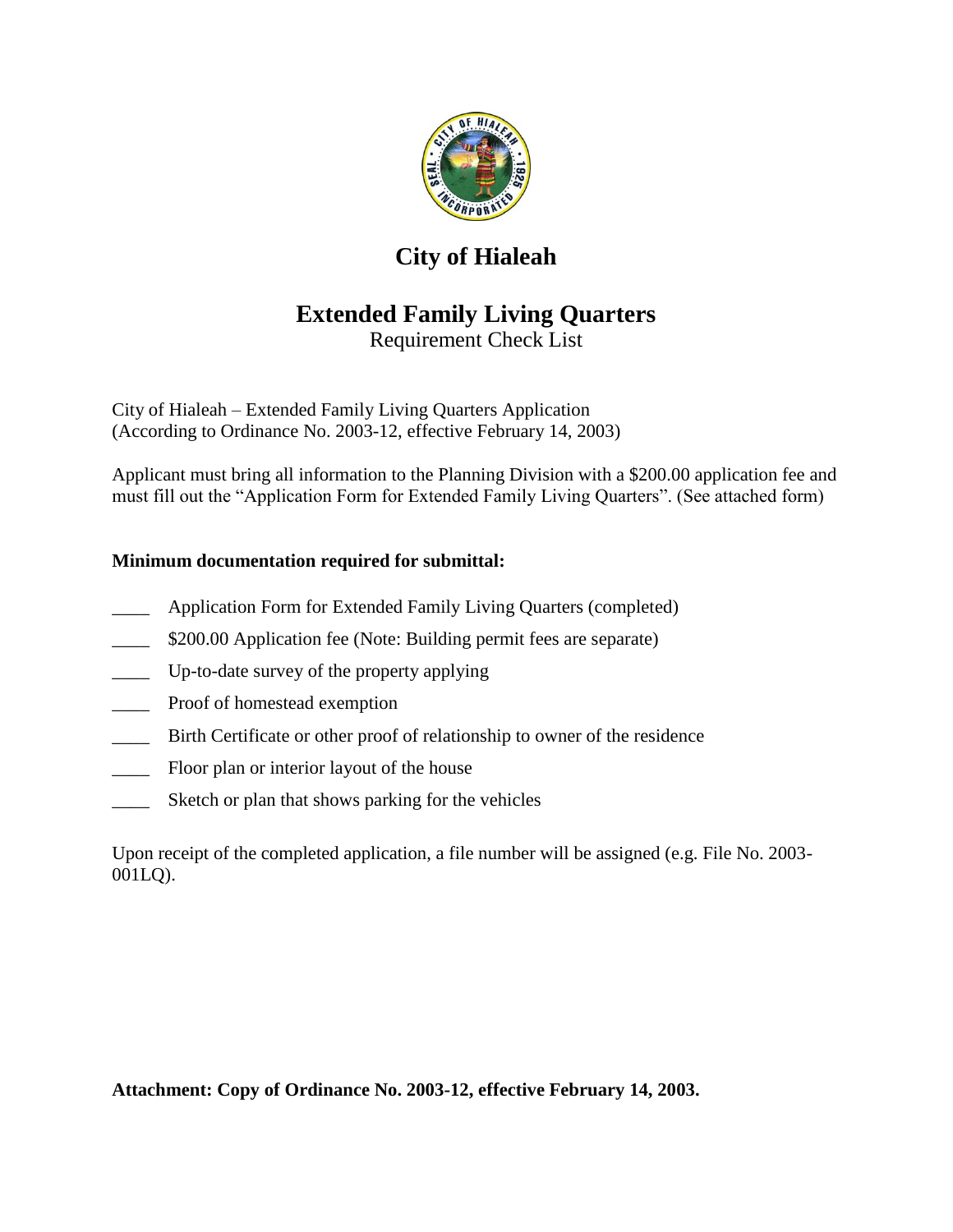| <b>File No.</b> |  |
|-----------------|--|
|                 |  |



# **City of Hialeah**

Application Form for Extended Family Living quarters

| <b>Address:</b>                                                           | Folio No.                     |  |
|---------------------------------------------------------------------------|-------------------------------|--|
| Person(s) to contact for inspection:                                      |                               |  |
| Home Phone No.<br><u> 1980 - Johann Barnett, fransk politik (f. 1980)</u> |                               |  |
|                                                                           | (Print Clearly)               |  |
| <b>Application Fee: \$200.00</b>                                          | Paid By:                      |  |
|                                                                           | Check No.<br>Cash Credit Card |  |

## **The following are limitations on Extended Family Living Quarters:**

- It may include a stove, microwave, hot plate, refrigerator, and air conditioning unit and floor and wall kitchen cabinets.
- Building permits will be required for an additional bathroom, plumbing pipes, valves, electrical alterations and exterior doors.
- Utility rooms and wet bars cannot be used as bathrooms or second kitchens.
- All residents must park personal motor vehicles on paved areas within the physical boundaries of the property, or if approved by the city, on paved swale areas.
- Accessory buildings and detached structures. Unless a guesthouse properly permitted at the time of construction for use as guesthouse, may not be used for additional living quarters.
- When the property is sold and the transaction requires a certificate of re-occupancy, then the second living quarters with the additional fixtures and appliances and second kitchen facilities must be removed.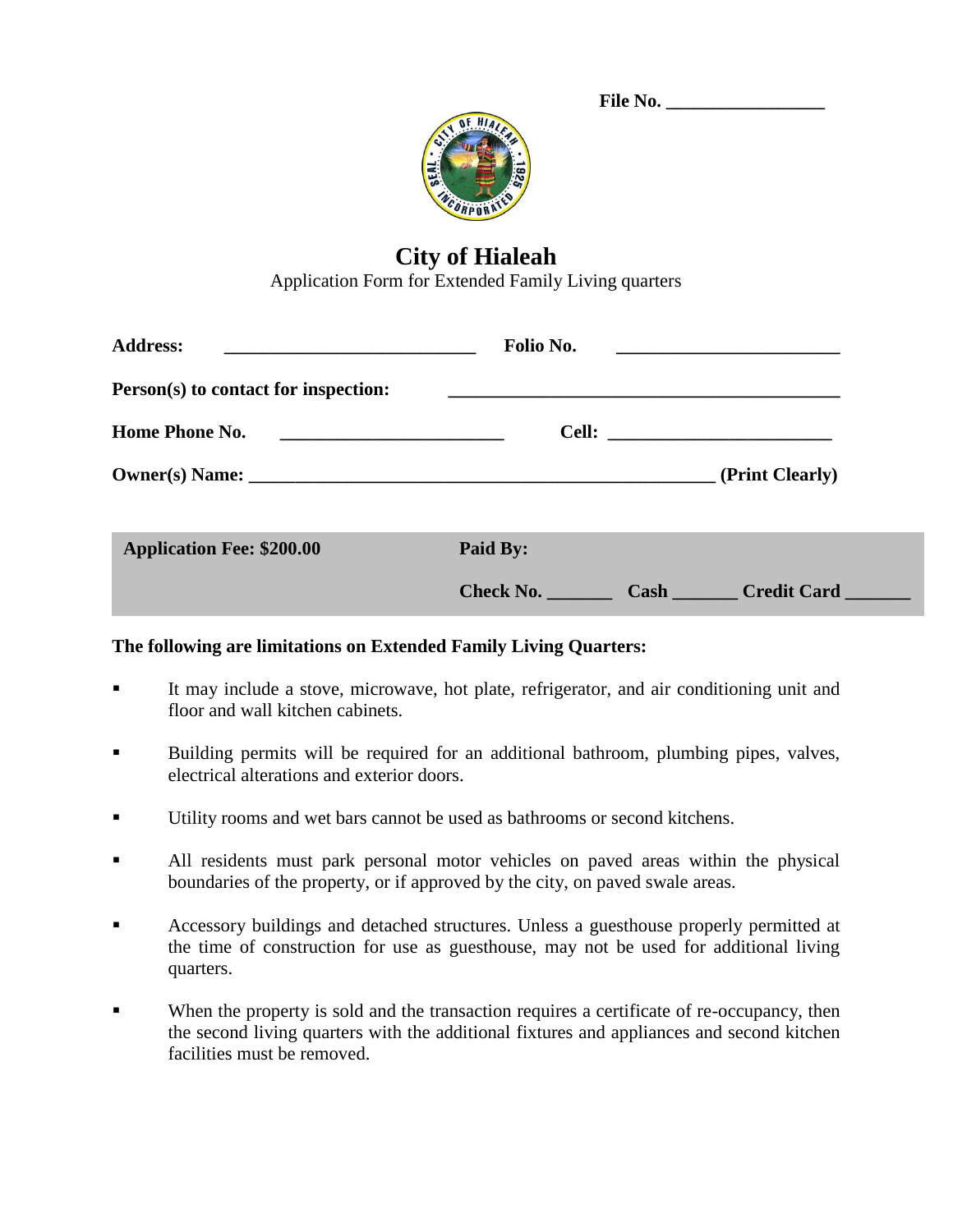# **DIVISION 3. - R-1 ONE-FAMILY DISTRICT**

## **Sec. 98-496. - Primary use.**

(a) *In general.* In the R-1 one-family district, no building or land shall be used and no building shall be erected, constructed, reconstructed or structurally altered which is designed, arranged, or intended to be used or occupied for any purpose, unless otherwise provided for, excepting for every use as a one-family residence, including every customary or accessory use, not inconsistent therewith. The presence or appearance of a second or additional one-family residence as indicated by the installation and/or use of additional fixtures or appliances or as indicated by the inaccessibility of habitable rooms to each other shall constitute a rebuttable presumption that this section has been violated. Existing guesthouses, formerly referred to as "servants' quarters", properly permitted, are allowed to continue as a legal nonconforming use.

### (b) *Exception.*

(1) *Applicability.* A second living quarters may be allowed only if the residence is located in an R-1 (one-family district) and if all of the habitable rooms are accessible to each other, but only for one additional family unit for immediate family members of the property owner comprising of one grandparent or set of grandparents; one parent or one set of parents; one child and/or the child's spouse and/or dependent children; one grandchild and/or the grandchild's spouse and/or dependent children. Moreover, the property owner must reside on the premises as the property owner's homestead and has claimed, or is eligible to claim, the property as homestead exemption from real estate taxes as reflected in the county tax rolls.

(2) *Application.* The property owner shall apply to the planning division to obtain permission for second living quarters. The property owner shall complete an application, together with a \$25.00 inspection fee, with a copy of a current homestead exemption receipt, floor plan of the layout of the interior of the residence and a site plan sketch of the property including the location where personal motor vehicles will be parked on the paved areas within the property, and sufficient documentary proof, such as a passport or birth certificate, to demonstrate the required family relationship between the property owner and the occupants of the second living quarters. If the property owner does not possess a current homestead exemption receipt, the city shall confirm the status of the homestead exemption from a review of the county tax rolls. If the city approves the second living quarters, then the city shall charge a waste collection fee of 1½ times the single household residential rate.

(3) *Renewal.* Each year after the city approves the second living quarters, on or before the anniversary date of the first approval, the property owner shall renew the approved second living quarters for an additional year, upon reinspection of the premises and payment of a \$25.00 reinspection fee.

(4) *Limitations.*

a. The second family living quarters may include a stove, microwave, hot plate, refrigerator, air conditioning unit and floor and wall cabinets.

b. Building permits will be required for an additional bathroom, plumbing pipes, valves, electrical alterations and exterior doors.

- c. Utility rooms and wet bars cannot be used as bathrooms or second kitchens.
- d. All residents must park personal motor vehicles on paved areas within the physical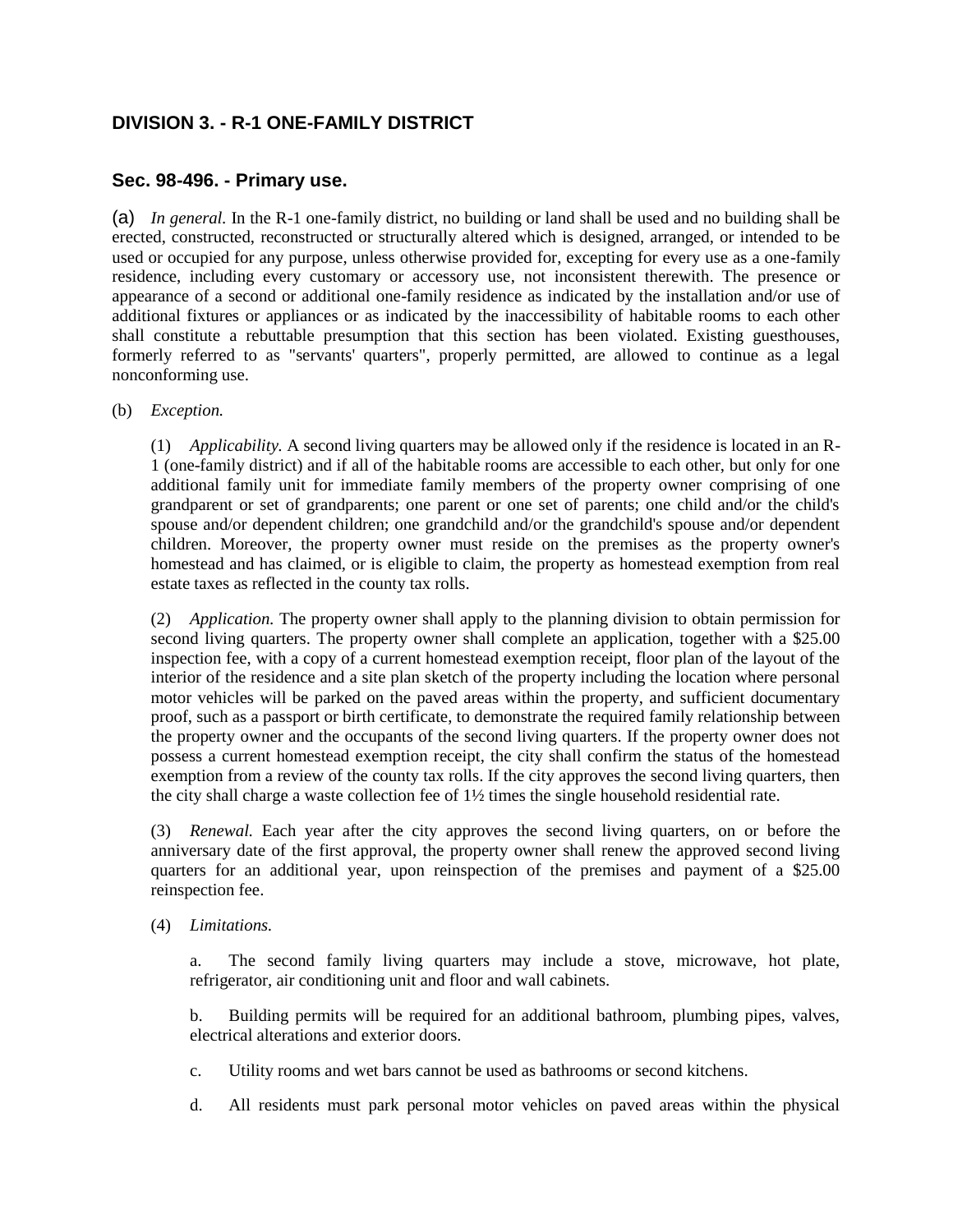boundaries of the property or if approved by the city, on paved swale areas.

e. Accessory buildings and detached structures, unless a guesthouse properly permitted at the time of construction for use as a guesthouse, may not be used for additional living quarters.

f. When the property is sold and the transaction requires a certificate of re-occupancy, then the second living quarters with the additional fixtures and appliances and second kitchen facilities must be removed.

(Ord. No. 771, § 7, 1-26-1954; Ord. No. 788, § XIII, 5-25-1954; Code 1960, § 32-14(a); Ord. No. 1592, § 1, 7-9-1963; Ord. No. 1787, § 1, 7-13-1965; Ord. No. 3084, § 2, 7-13-1976; Ord. No. 3127, § 2, 9-28- 1976; Ord. No. 78-32, § 1, 3-28-1978; Ord. No. 78-36, § 2, 3-28-1978; Ord. No. 81-158, § 1, 12-8-1981; Ord. No. 83-51, § 1, 5-10-1983; Ord. No. 84-168, § 1, 11-29-1984; Ord. No. 94-32, § 4, 4-12-1994; Ord. No. 2003-12, § 1, 2-11-2003)

#### **Sec. 98-497. - Additional uses.**

The following additional uses shall be permitted in the R-1 one-family district, subject to setback, yard, height and other restrictions as set out in this division or as specifically set out for each use:

(1) One single-family residence.

(2) Accessory buildings and uses incidental to each single-family residence when placed on the same lot or parcel of land and not used or operated commercially or for industry.

(3) Public schools owned by federal, state, county or city governments and church schools; provided, however, that this subsection shall not be construed to permit the construction or operation of church buildings or other places of worship.

(4) Playgrounds, parks or reservations owned and operated by the city.

(5) Flower and vegetable gardens and groves, provided no signs, displays or stands are used in conjunction therewith and they not operated commercially.

(6) Buildings used exclusively and owned by the federal, state, county or city government for public purposes.

(7) State-licensed or state-registered family day care homes as defined by F.S. § 402.302(7).

(Ord. No. 771, § 7, 1-26-1954; Ord. No. 788, § XIII, 5-25-1954; Code 1960, § 32-14(b); Ord. No. 1592, § 1, 7-9-1963; Ord. No. 1787, § 1, 7-13-1965; Ord. No. 3084, § 2, 7-13-1976; Ord. No. 3127, § 2, 9-28- 1976; Ord. No. 78-32, § 1, 3-28-1978; Ord. No. 78-36, § 2, 3-28-1978; Ord. No. 81-158, § 1, 12-8-1981; Ord. No. 83-51, § 1, 5-10-1983; Ord. No. 84-168, § 1, 11-29-1984; Ord. No. 94-32, § 4, 4-12-1994; Ord. No. 2005-24, § 2, 2-22-2005; Ord. No. 2012-36, § 1, 6-26-2012)

## **Sec. 98-498. - Building height limit.**

The maximum building height in the R-1 one-family district shall be 2½ stories or 35 feet.

(Ord. No. 771, § 7, 1-26-1954; Ord. No. 788, § XIII, 5-25-1954; Code 1960, § 32-14(c); Ord. No. 1592, § 1, 7-9-1963; Ord. No. 1787, § 1, 7-13-1965; Ord. No. 3084, § 2, 7-13-1976; Ord. No. 3127, § 2, 9-28- 1976; Ord. No. 78-32, § 1, 3-28-1978; Ord. No. 78-36, § 2, 3-28-1978; Ord. No. 81-158, § 1, 12-8-1981; Ord. No. 83-51, § 1, 5-10-1983; Ord. No. 84-168, § 1, 11-29-1984; Ord. No. 94-32, § 4, 4-12-1994)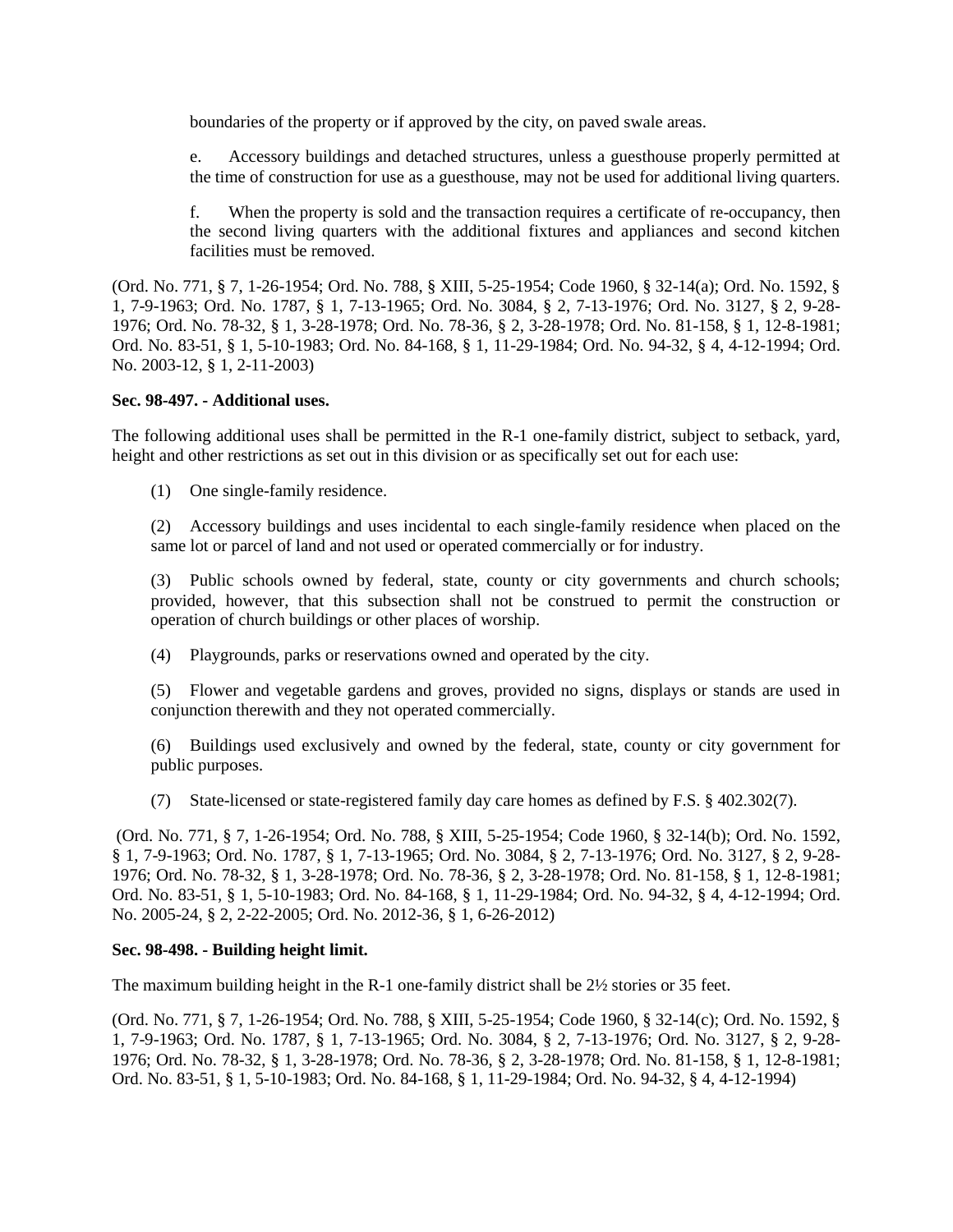#### **Sec. 98-499. - Building site area required.**

The minimum building site in the R-1 one-family district shall be one lot or parcel of land containing at least 7,500 square feet of area for each one-family residence. Such parcels or lots shall have an average width of at least 75 feet and shall also have a minimum average depth of 100 feet. Where a lot or parcel of land does not meet the requirements of this section and was a legally divided parcel of land at the time of passage of such requirements, said lot or parcel may be occupied by a one-family residence; provided, however, that the minimum front, rear and side yard requirements as set out in this division are complied with and the conditions of section 98-348 are met.

(Ord. No. 771, § 7, 1-26-1954; Ord. No. 788, § XIII, 5-25-1954; Code 1960, § 32-14(d); Ord. No. 1592, § 1, 7-9-1963; Ord. No. 1787, § 1, 7-13-1965; Ord. No. 3084, § 2, 7-13-1976; Ord. No. 3127, § 2, 9-28- 1976; Ord. No. 78-32, § 1, 3-28-1978; Ord. No. 78-36, § 2, 3-28-1978; Ord. No. 81-158, § 1, 12-8-1981; Ord. No. 83-51, § 1, 5-10-1983; Ord. No. 84-168, § 1, 11-29-1984; Ord. No. 94-32, § 4, 4-12-1994)

## **Sec. 98-500. - Front yard required.**

In the R-1 one-family district, there shall be a front yard depth not less than 20 feet in distance from the front lot line. A porte cochere may encroach with the front setback up to a maximum of 15 feet, provided, however, that the roof of the porte cochere is integrated architecturally and structurally with the roof of the residential building and that the driveway is improved with pavers, stamped concrete or other cityapproved materials that differ from plain asphalt.

(Ord. No. 771, § 7, 1-26-1954; Ord. No. 788, § XIII, 5-25-1954; Code 1960, § 32-14(e); Ord. No. 1592, § 1, 7-9-1963; Ord. No. 1787, § 1, 7-13-1965; Ord. No. 3084, § 2, 7-13-1976; Ord. No. 3127, § 2, 9-28- 1976; Ord. No. 78-32, § 1, 3-28-1978; Ord. No. 78-36, § 2, 3-28-1978; Ord. No. 81-158, § 1, 12-8-1981; Ord. No. 83-51, § 1, 5-10-1983; Ord. No. 84-168, § 1, 11-29-1984; Ord. No. 94-32, § 4, 4-12-1994; Ord. No. 2006-72, § 1, 10-24-2006)

## **Sec. 98-501. - Side yards required.**

In the R-1 one-family district, there shall be side yards, the width of each to be not less than ten percent of the average width of the lot, but in no case shall each such side yard be less than five feet one inch or more than 7½ feet in width. For a corner lot, the side yard parallel abutting the street shall be not less than 15 feet.

(Ord. No. 771, § 7, 1-26-1954; Ord. No. 788, § XIII, 5-25-1954; Code 1960, § 32-14(f); Ord. No. 1592, § 1, 7-9-1963; Ord. No. 1787, § 1, 7-13-1965; Ord. No. 3084, § 2, 7-13-1976; Ord. No. 3127, § 2, 9-28- 1976; Ord. No. 78-32, § 1, 3-28-1978; Ord. No. 78-36, § 2, 3-28-1978; Ord. No. 81-158, § 1, 12-8-1981; Ord. No. 83-51, § 1, 5-10-1983; Ord. No. 84-168, § 1, 11-29-1984; Ord. No. 94-32, § 4, 4-12-1994)

#### **Sec. 98-502. - Rear yard required.**

In the R-1 one-family district, every principal residential building shall provide a rear yard of a minimum depth of 20 feet to a rear lot line or front of accessory building, and every accessory building shall provide a rear yard with a minimum depth of 7½ feet. Utility or storage sheds shall not be considered as accessory buildings; the perimeter setbacks and other requirements provided in section 98-1670 shall apply.

(Ord. No. 771, § 7, 1-26-1954; Ord. No. 788, § XIII, 5-25-1954; Code 1960, § 32-14(g); Ord. No. 1592, § 1, 7-9-1963; Ord. No. 1787, § 1, 7-13-1965; Ord. No. 3084, § 2, 7-13-1976; Ord. No. 3127, § 2, 9-28- 1976; Ord. No. 78-32, § 1, 3-28-1978; Ord. No. 78-36, § 2, 3-28-1978; Ord. No. 81-158, § 1, 12-8-1981; Ord. No. 83-51, § 1, 5-10-1983; Ord. No. 84-168, § 1, 11-29-1984; Ord. No. 94-32, § 4, 4-12-1994)